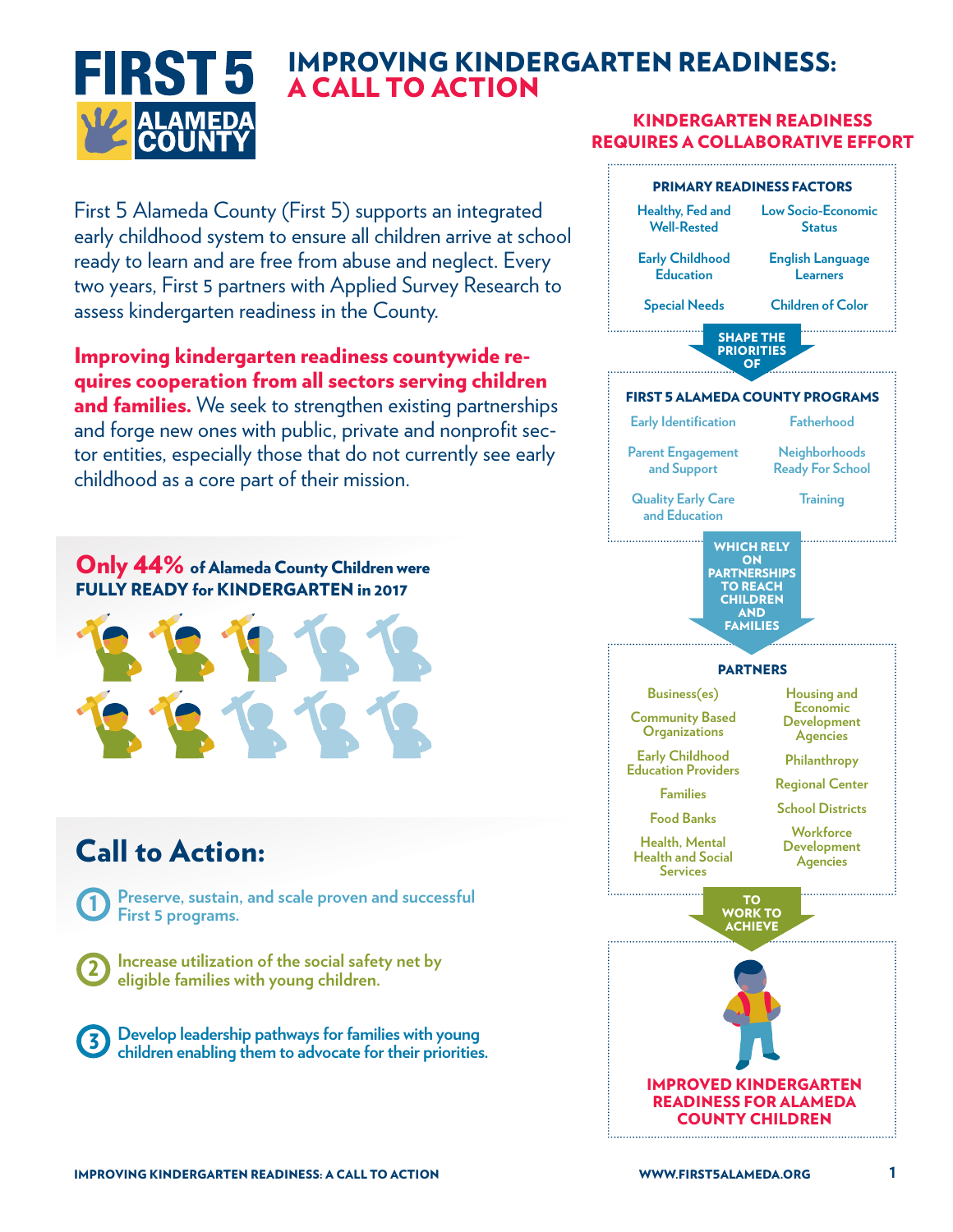# What is Kindergarten Readiness?

KINDERGARTEN READINESS IS A MEASURE OF HOW PREPARED A CHILD IS TO SUCCEED IN SCHOOL PHYSICALLY, COGNITIVELY, SOCIALLY AND EMOTIONALLY.



In 2017, 1,444 students in 89 kindergarten classrooms throughout Alameda County were assessed across four domains of readiness:



**SKILLS**







**SELF-REGULATION SOCIAL MOTOR ACADEMICS**

**EXPRESSION**

The kindergarten readiness assessment identifies factors that predict a child's readiness for school. In addition to addressing the barriers facing low-income families and English Language

**• ARRIVE AT SCHOOL HEALTHY, FED AND WELL-RESTED**

Learners, we need to ensure that children:

- **EXPERIENCE QUALITY EARLY CARE AND EDUCATION PROGRAMS**
- **ARE SCREENED FOR DEVELOPMENTAL DELAYS AND HAVE ACCESS TO EARLY INTERVENTION WHEN APPROPRIATE**

# KINDERGARTEN READINESS PREDICTIVE FACTORS

(IN ORDER OF IMPACT)



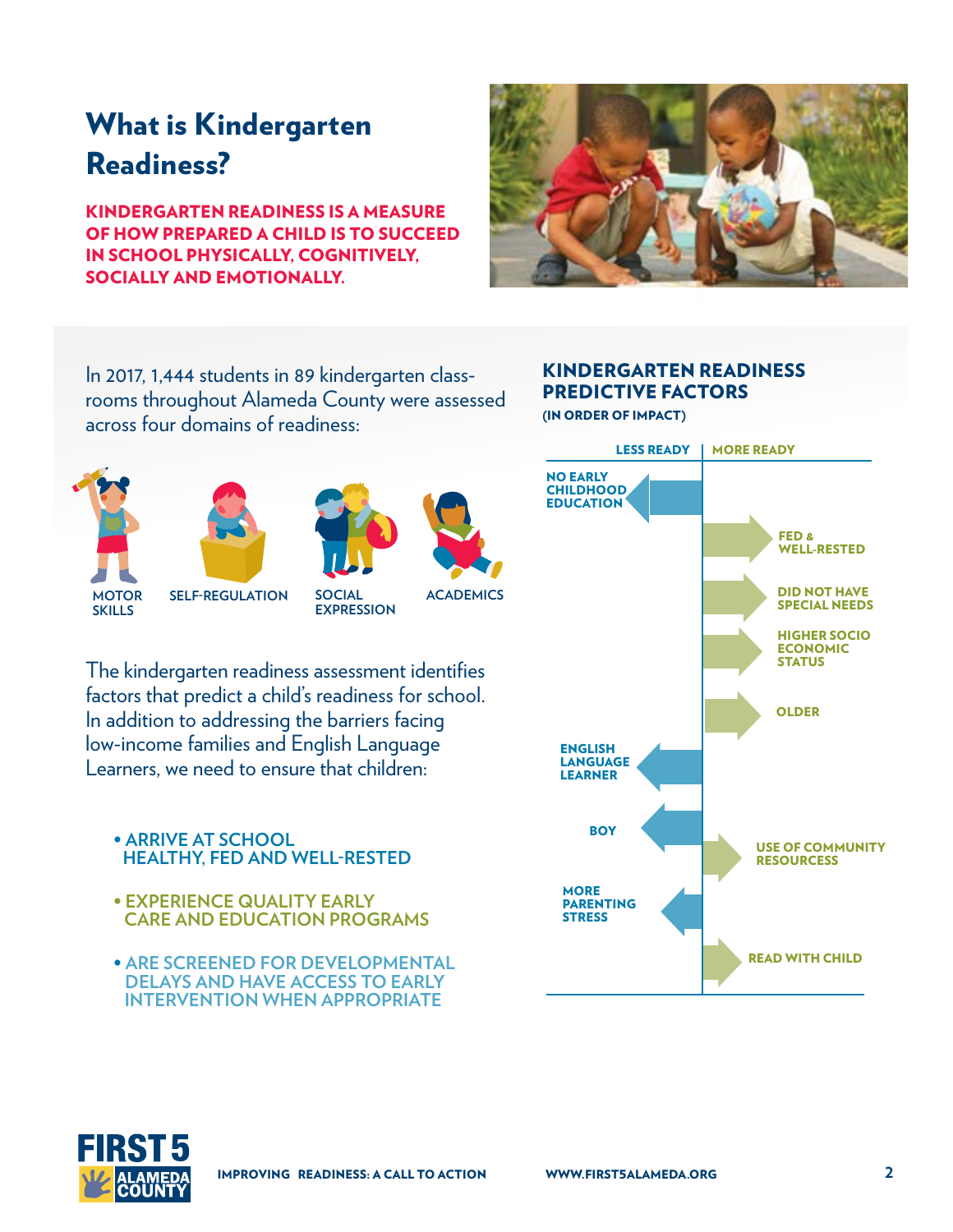# Opportunities and Partnerships to Turn the Curve on Kindergarten Readiness



### Improve Child Health and Well-Being

Children who come to school tired, sick, or hungry are less ready for school. First 5 addresses child health and well-being by funding home visiting programs, connecting parents to supports that address their basic needs (e.g. through Perinatal Health Outreach Coordinators), and providing leadership pathways for parents.

#### Partnership Opportunities:

INCREASE ACCESS to health care services, including developmental screening as well as vision, dental, and asthma services.

**ENSURE LONG TERM SUSTAINABILITY** of programs promoting healthy development of infants and care coordination by growing parent support programs such as home visiting, Project DULCE, and Help Me Grow.

SUPPORT EFFORTS TO USE FOOD AS MEDICINE and enhance access to healthy foods.

REMOVE BARRIERS FOR ENROLLMENT in food assistance programs like WIC, CalWORKs, CalFresh, and the summer food program.

DEVELOP PARENT-INFORMED POLICIES and promote parent leadership opportunities that help young families become advocates on a local, state, and federal level.

#### Public Benefits Enrollment

**NUMBER OF CHILDREN 0–6 RECEIVING BENEFITS IN ALAMEDA COUNTY JULY 2016** 115,012 total



#### PARTNERS

*Alameda County Community Food Bank, Alameda County Early Childhood Policy Committee (ACECPC), Alameda County Health Care Services Agency, Alameda County Social Services Agency, ALL IN Alameda County, Committee on Children With Special Needs, Health Care Providers, Philanthropy*

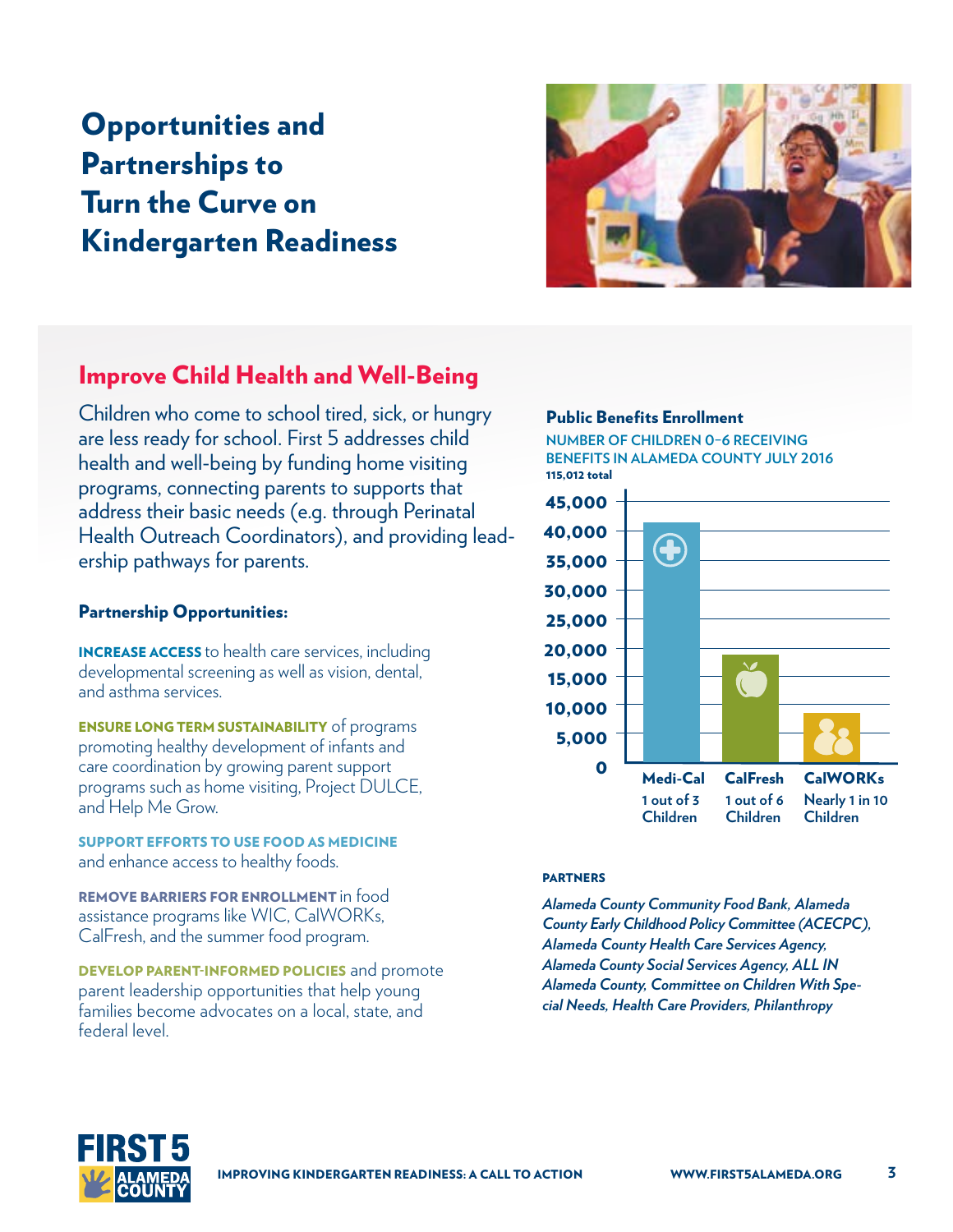### Remove Barriers for Low Income Families and English Language Learners

Children from families with low socioeconomic status and/or who are English Language Learners are less ready for kindergarten. In FY17–18, First 5 began early childhood programming operated by neighborhood collaboratives in areas of the county with the highest need.

#### Partnership Opportunities:

IMPROVE SERVICES by making them more culturally and linguistically appropriate and provide better service coordination for families with young children in targeted neighborhoods.

**SUPPORT EFFORTS TO SUSTAIN FUNDING** for parent support programs such as playgroups, early childhood programs at parks and libraries, and Parent Cafes.

### Address the Needs of Children of Color

 First 5 is committed to racial equity and sees a role for all system players to help reduce the kindergarten readiness gap. Research demonstrates that readiness improves when children have access to early care and education programs.

#### Partnership Opportunities:

ADDRESS THE EFFECTS OF IMPLICIT BIAS AND INSTITUTIONAL RACISM on young children of color through staff professional development and program design.

ADOPT THE FATHER FRIENDLY PRINCIPLES to improve outreach and support fathers. Authorize staff to join the Alameda County Fathers Corps, the learning community for male service providers.

INCORPORATE EARLY CHILD DEVELOPMENT PRINCIPLES into programs that address the needs of boys and men of color.

ENGAGE IN PARENT PARTNERSHIP, LEADERSHIP, AND ENGAGEMENT by supporting programs that encourage authentic parent voice in decision making and program design.



 $1/3\,$  of children living in poverty in Alameda County are under five years old



 44% of households in Alameda County speak a language other than English.

#### PARTNERS

*Alameda County Health Care Services Agency, Alameda County Sheriff's Department, Alameda County Social Services Agency, Businesses and Business Leaders, Cities, Community Based Organizations, Philanthropy, School Districts*

#### Boys of color have improved readiness when they have access to:



#### PARTNERS

*Alameda County Health Care Services Agency, Alameda County Men and Boys of Color Coalition, My Brother's Keeper, Youth Ventures Joint Powers Authority (JPA,) Oakland Starting Smart and Strong*